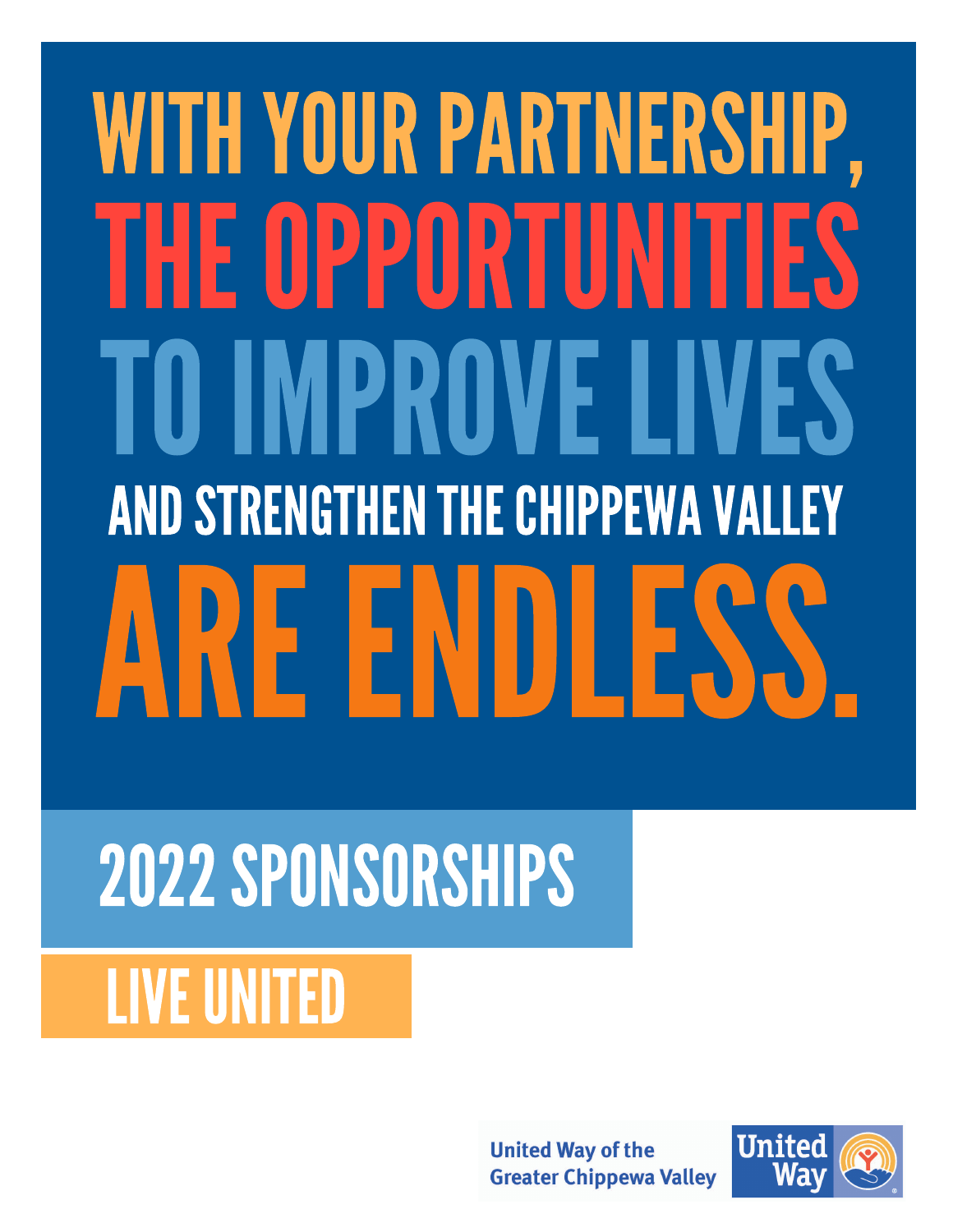### PACKAGES

The largest one-day volunteer event in the Chippewa Valley.

#### **Volunteer Guide**

A volunteer guide distributed throughout Chippewa and Eau Claire counties. A full-color 6.675"x4" ad, print-ready artwork supplied by sponsor.

#### **Leadership Circle**

Reaching over 500 households and business leaders in the Chippewa Valley.

**Day of Caring Emerging Leaders** Supporting the next generation of leaders.

#### **Chippewa Valley Spirit Awards**

United Way's annual award event recognizing community partners, individuals & organizations.

#### **Community Campaign**

Supporting the essentials.

#### **Newsletter**

Monthly Impact in the Chippewa Valley.

| <b>YEAR ROUND</b><br><b>SPONSORSHIPS</b> | <b>PLATINUM</b><br>\$7,000                                                                                                                                                        | <b>GOLD</b><br>\$5,000                                                                                                                                | <b>SILVER</b><br>\$3,000                                                                                                                                                                                                                     | <b>BRONZE</b><br>\$1,500                                                                                                                              |
|------------------------------------------|-----------------------------------------------------------------------------------------------------------------------------------------------------------------------------------|-------------------------------------------------------------------------------------------------------------------------------------------------------|----------------------------------------------------------------------------------------------------------------------------------------------------------------------------------------------------------------------------------------------|-------------------------------------------------------------------------------------------------------------------------------------------------------|
| Day of Caring                            | Logo on back of <b>.</b><br>DOC t-shirt<br>UWGCV website<br>Media release<br><b>Annual Report</b><br>$\bullet$<br>Social media<br>$\bullet$<br>Logo on banner<br>at packing event | Logo on back of<br>DOC t-shirt<br><b>UWGCV</b> website<br>Media release<br><b>Annual Report</b><br>Social media<br>Logo on banner<br>at packing event | Logo on back of <b>.</b><br>$\bullet$<br>DOC t-shirt<br><b>UWGCV</b> website<br>$\bullet$<br>Media release<br>$\bullet$<br><b>Annual Report</b><br>$\bullet$<br>Social media<br>$\bullet$<br>Logo on banner<br>$\bullet$<br>at packing event | Logo on back of<br>DOC t-shirt<br><b>UWGCV</b> website<br>Media release<br><b>Annual Report</b><br>Social media<br>Logo on banner<br>at packing event |
| <b>Volunteer Guide</b>                   | Media release<br>$\bullet$<br>Social media<br>$\bullet$<br>Logo in guide                                                                                                          | Media release<br>Social media<br>Logo in guide                                                                                                        | Media release<br>$\bullet$<br>Social media<br>$\bullet$<br>Logo in guide<br>٠                                                                                                                                                                | Media release<br>Social media<br>Logo in guide                                                                                                        |
| <b>Leadership Circle</b>                 | <b>Annual Report</b><br>UWGCV website<br>Logo on<br>$\bullet$<br>mailings                                                                                                         | <b>Annual Report</b><br>UWGCV website<br>Logo on<br>mailings                                                                                          | <b>Annual Report</b><br>$\bullet$<br><b>UWGCV</b> website<br>$\bullet$<br>Logo on<br>$\bullet$<br>mailings                                                                                                                                   |                                                                                                                                                       |
| <b>Emerging</b><br>Leaders               | Two tickets to<br>$\bullet$<br><b>Dueling Pianos</b><br>Event recognition<br>Logo on website<br>$\bullet$<br>Sponsor board<br>at events                                           | Two tickets to<br><b>Dueling Pianos</b><br>Event recognition<br>Logo on website<br>Sponsor board<br>at events                                         |                                                                                                                                                                                                                                              |                                                                                                                                                       |
| Chippewa Valley<br>Spirit Awards         | Logo featured<br>Promotion<br>$\bullet$<br><b>UWGCV</b> website<br>$\bullet$                                                                                                      | Logo featured<br>Promotion<br><b>UWGCV</b> website<br>$\bullet$                                                                                       |                                                                                                                                                                                                                                              |                                                                                                                                                       |
| Community<br>Campaign                    | Logo included<br>on pledge forms                                                                                                                                                  |                                                                                                                                                       |                                                                                                                                                                                                                                              |                                                                                                                                                       |
| <b>Newsletter</b>                        | Logo displayed<br>virtually in<br>monthly<br>newsletter                                                                                                                           |                                                                                                                                                       |                                                                                                                                                                                                                                              |                                                                                                                                                       |

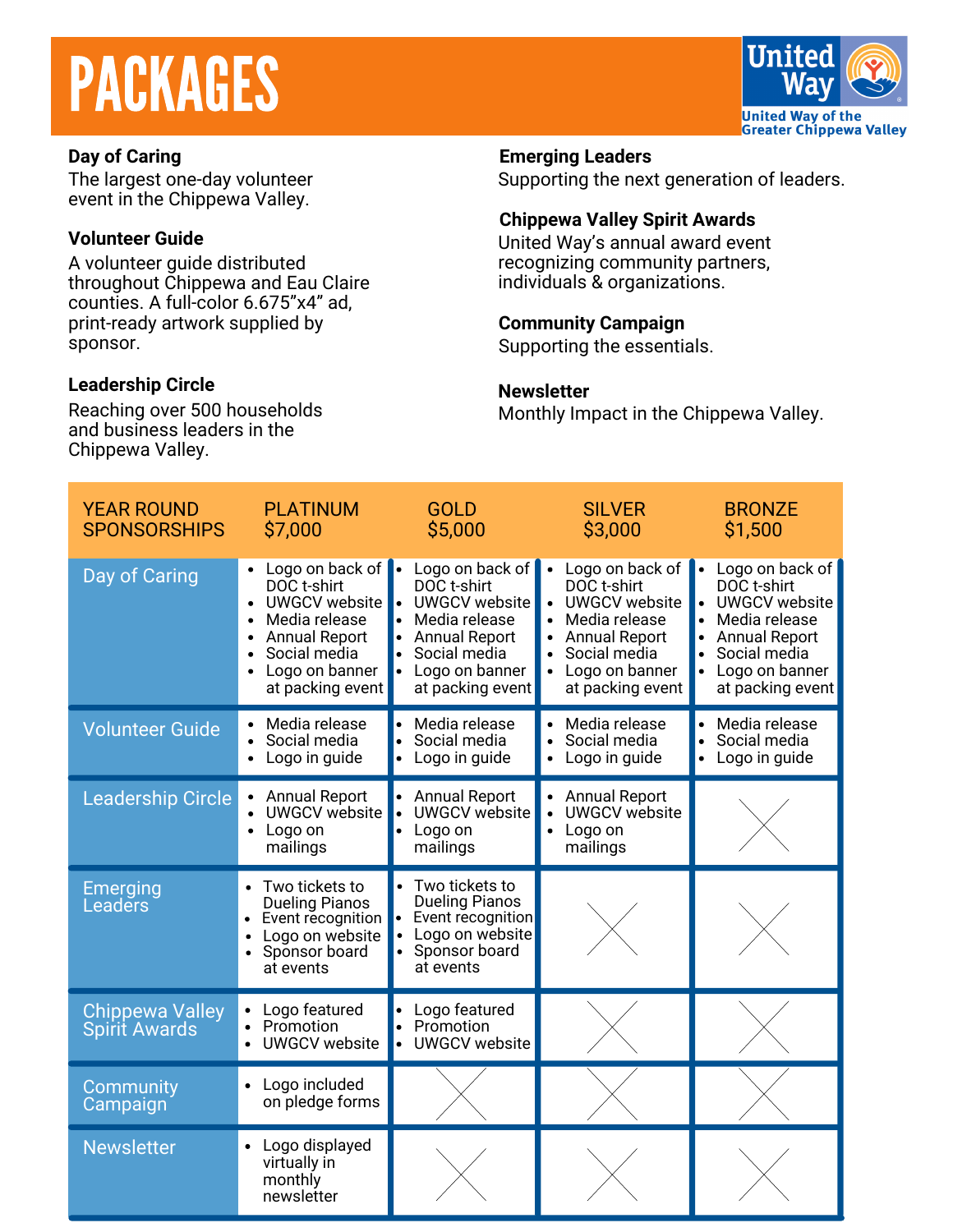### **INDIVIDUAL OPTIONS**



#### **Born Learning Trail (PENDING) \$1,000**

An opportunity for staff to team build while maintaining trails.

#### **Company name and logo recognition:**

- On the United Way of the Greater Chippewa Valley's Born Learning Trail website page.
- Listed as a sponsor on all media and promotions about the trails.
- Recognized at the Chippewa Valley Spirit Awards.

#### **Volunteer Guide.......................... \$500**

- Full-color 6.675"x4" ad.
- Print-ready artwork supplied by sponsor.

#### **Company name and logo recognition:**

- Media release.
- Social media posts regarding the guide.
- Online volunteer guide hosted on United Way's website.

#### **Read To Me Book Month............ \$500**

- Tagged in social media posts about the event.
- Recognized at the Chippewa Valley Spirit Awards.

#### **Company name and logo recognition:**

- Books for your company's sponsored community.
- Event flyer.

#### **Lunch & Learn (Limited to 4)......... \$500**

Quarterly Lunch & Learn beginning 2022.

#### **Company name and logo recognition:**

- Social media promotions and advertising.
- Sticker on the box lunches.
- Featured on United Way website's L&L page.



#### **Sweepstakes...................... \$500**

• Provide a \$500+ value gift or cash to be given away as part of our campaign sweepstakes.

#### **Company name and logo recognition:**

- Company logo in over 16,000 handouts and 500 posters. distributed to over 200 businesses
- Recognized at the Chippewa Valley Spirit Awards.

#### **Dueling Pianos Gold........... \$500**

- Table of eight included in sponsorship– early bird table selection.
- Announced as gold sponsor at event.
- Select one song to be performed and you will be announced as the song sponsor.
- Recognized at the Chippewa Valley Spirit Awards.

#### **Company name and logo recognition:**

- Web registration.
- Social media promotions.
- Sponsor board at event.
- Table tents.

#### **Dueling Pianos Silver.......... \$350**

• Four tickets included for your company's sponsorship.

#### **Company name and logo recognition:**

- Web registration.
- Table tents.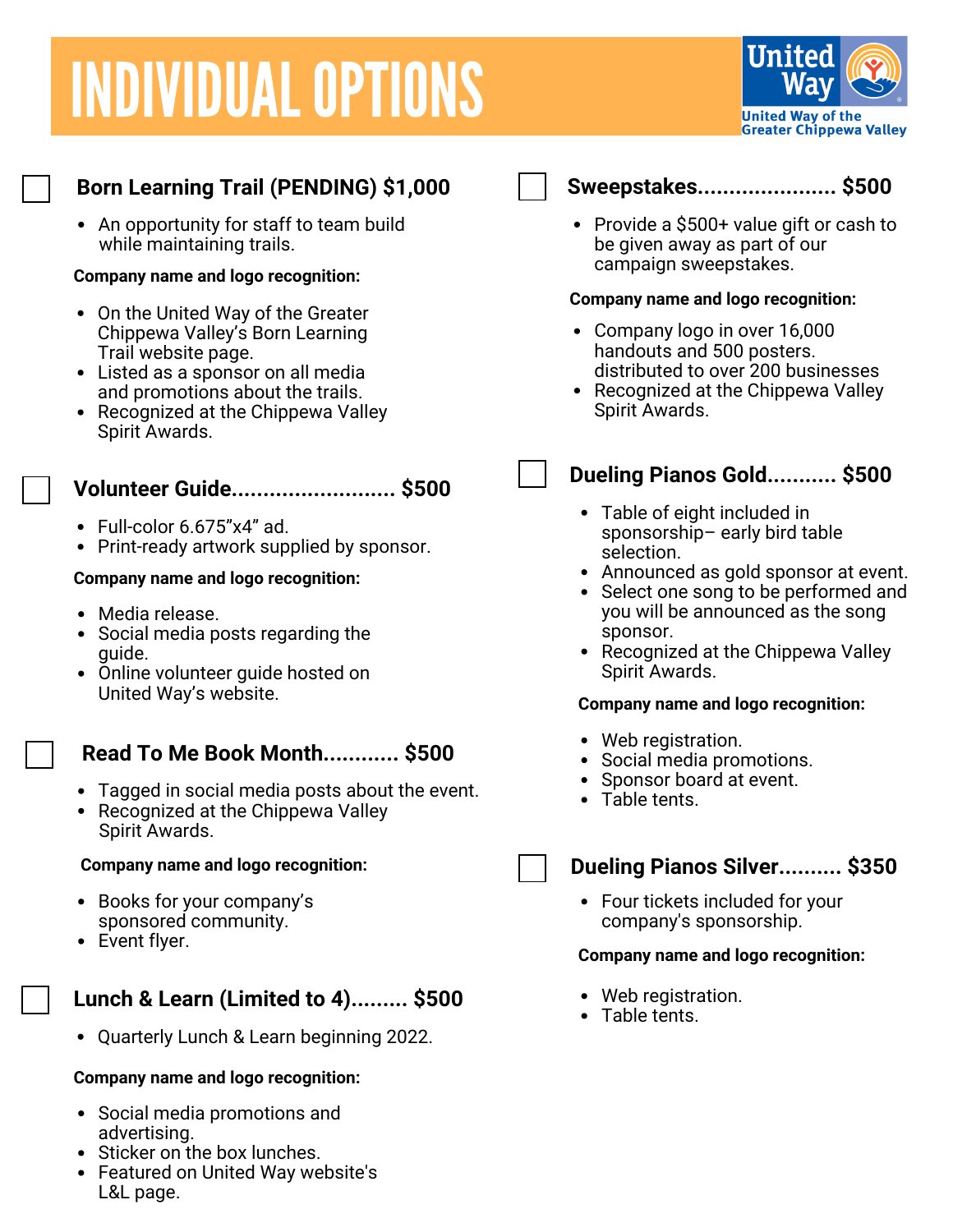

### **Please select a level of sponsorship:**

#### **Individual options:**

| Born Learning Trail (2 ONLY) \$1,000 |       |
|--------------------------------------|-------|
|                                      | \$500 |
|                                      | \$500 |
|                                      | \$500 |
|                                      | \$500 |
|                                      | \$350 |

**Yes! Our organization is committed to the sponsorship opportunities checked above, with a total gift of: \$**

| Name:    | Company: |                                                |
|----------|----------|------------------------------------------------|
| Phone:   | Fax:     |                                                |
| Address: | Email:   | <u> 1989 - Jan James Barbara, prima popula</u> |
|          |          |                                                |

**SUBMIT FORM VIA: By filling out our online form www.uwgcv.org/become-sponsor or Fax: 715.834.0425 | e-mail: rd@uwgcv.org | mail: 3603 N. Hastings Way, Suite 200, Eau Claire, WI 54703**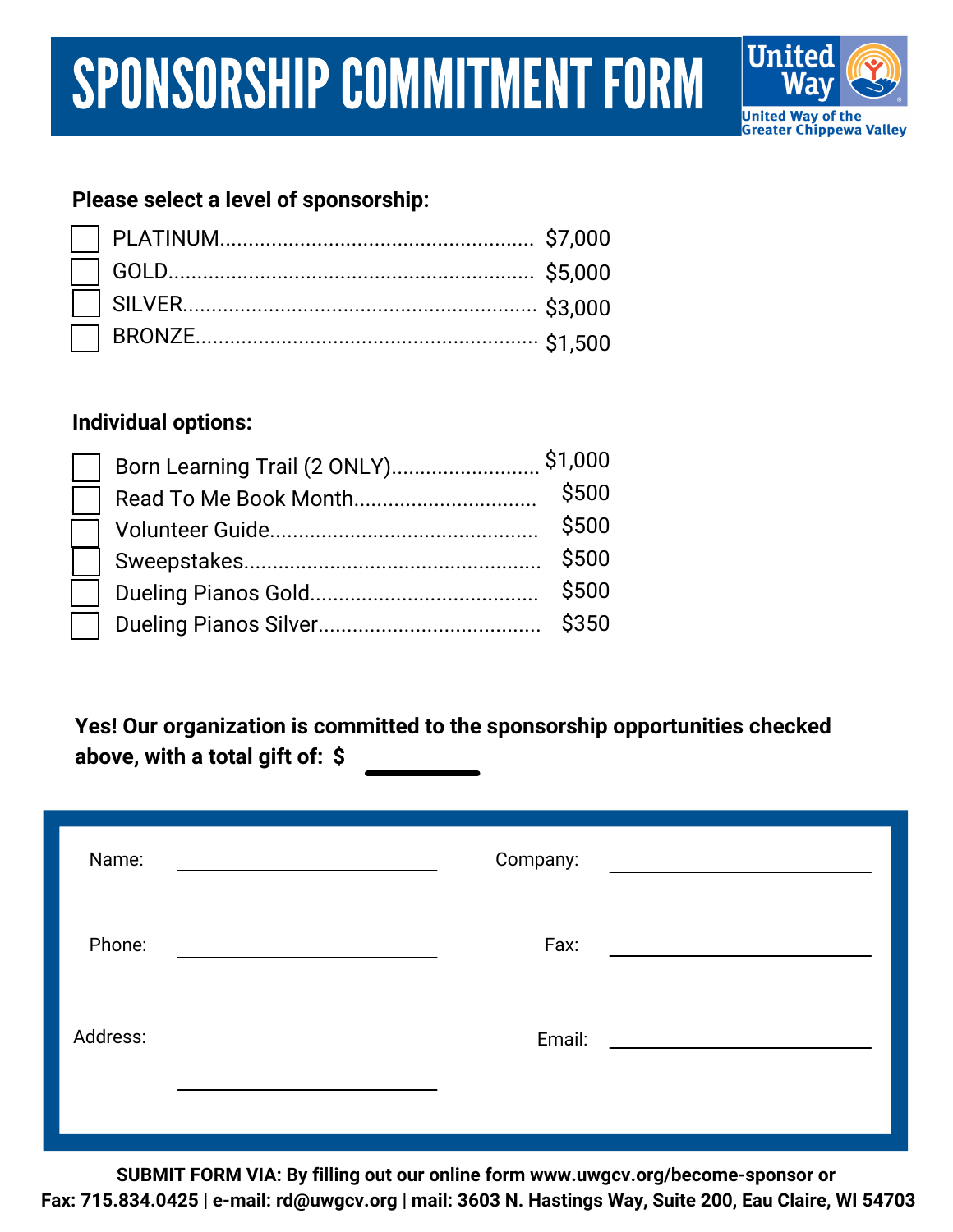

### **GOLF PACKAGES**



**Cart Sponsor ................................ \$2,500**

• Five golfer positions.

#### **Company name and logo recognition:**

• Name displayed on every team cart.